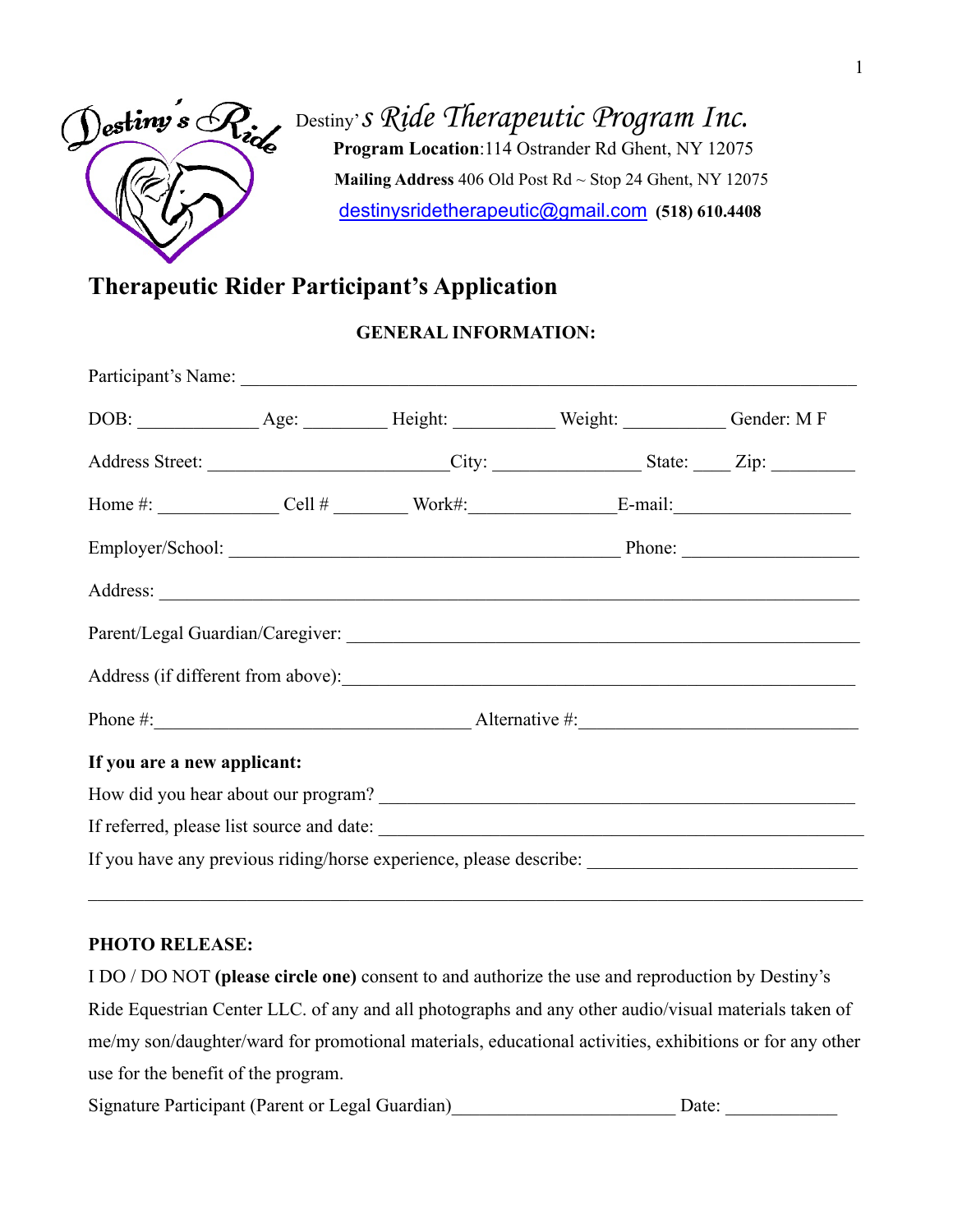

*Destiny's Ride Therapeutic Program Inc.* **Program Location**:114 Ostrander Rd Ghent, NY 12075  **Mailing Address** 406 Old Post Rd ~ Stop 24 Ghent, NY 12075

[destinysridetherapeutic@gmail.com](mailto:destinysridetherapeutic@gmail.com) **(518) 610.4408**

## **Possible Reasons for Client Discharge**

Please be advised of the following reasons that may lead to discharge from the program.

- 1. The client has reached all of their goals!
- 2. The client displays a condition listed by PATH as a contraindication to therapeutic riding.
- 3. The client's potential to maintain head and neck control in a sitting position presents a safety concern.
- 4. Inability to follow directions is interfering with progress toward treatment goals.
- 5. Uncontrolled and inappropriate behavior constitutes a safety risk to clients, volunteers, or staff.
- 6. Client exceeds weight limit that can safely be managed by staff, volunteers, and/or horses.
- 7. Any change in the client's medical, physical, cognitive, or emotional condition makes therapeutic riding or hippotherapy inappropriate.
- 8. Three scheduled sessions are missed without proper canceling.
- 9. Nonpayment of billed funds after each session's first (1st) lesson.

Signature of Client or Legal Guardian: \_\_\_\_\_\_\_\_\_\_\_\_\_\_\_\_\_\_\_\_\_\_\_\_\_\_\_\_\_\_\_\_\_\_\_ Date: \_\_\_\_\_\_\_\_\_\_\_\_\_\_\_\_\_\_\_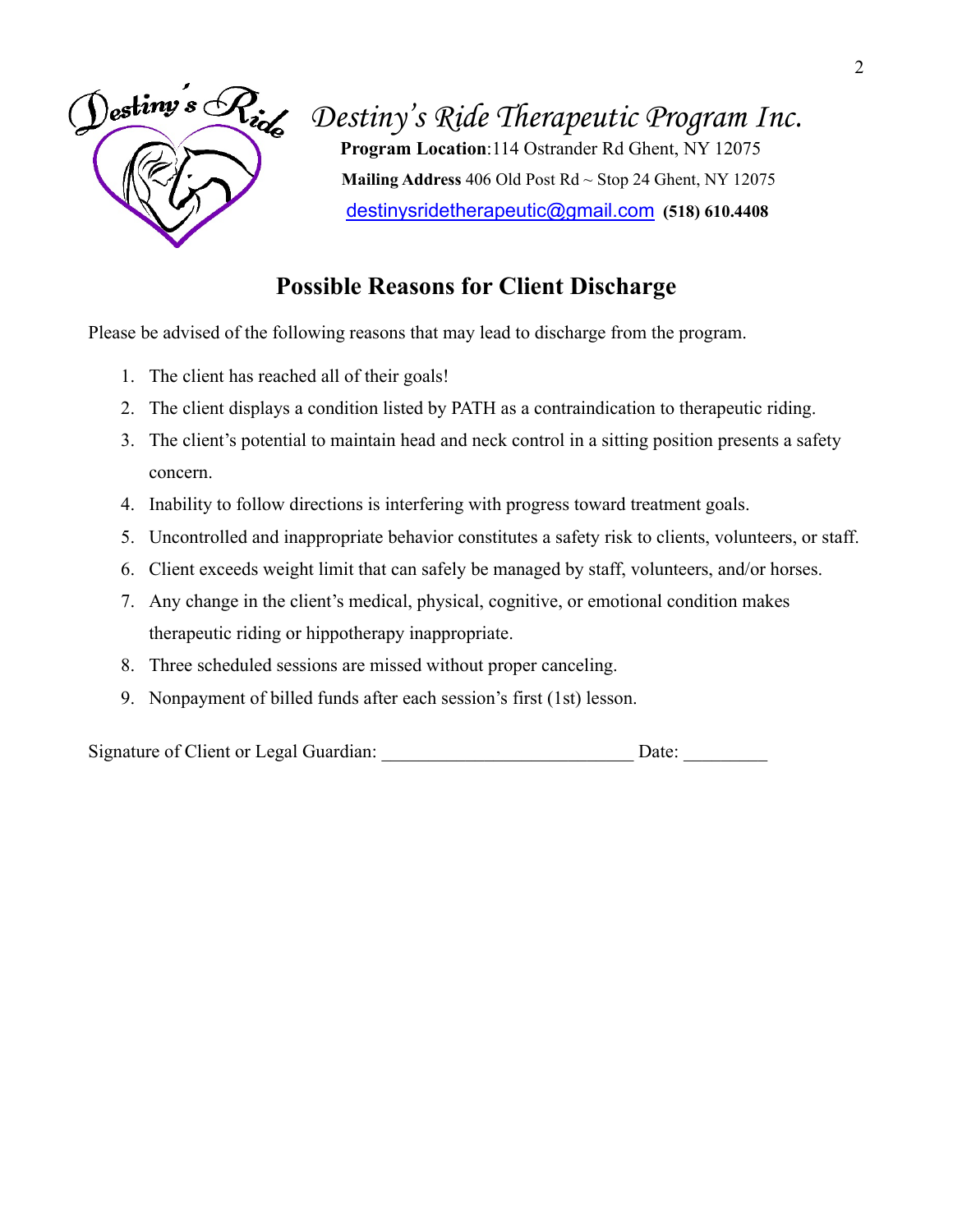

# *Destiny' s Ride Therapeutic Program Inc.* **Program Location**:114 Ostrander Rd Ghent, NY 12075

 **Mailing Address** 406 Old Post Rd ~ Stop 24 Ghent, NY 12075 [destinysridetherapeutic@gmail.com](mailto:destinysridetherapeutic@gmail.com) **(518) 610.4408**

#### **Confidentiality Agreement**

I understand that all information (written and verbal) about participants and Destiny's Ride Therapeutic Program is confidential and will not be shared with anyone without the express written consent of the participant and his/her/their guardian in the case of a minor.

Signature **Date**